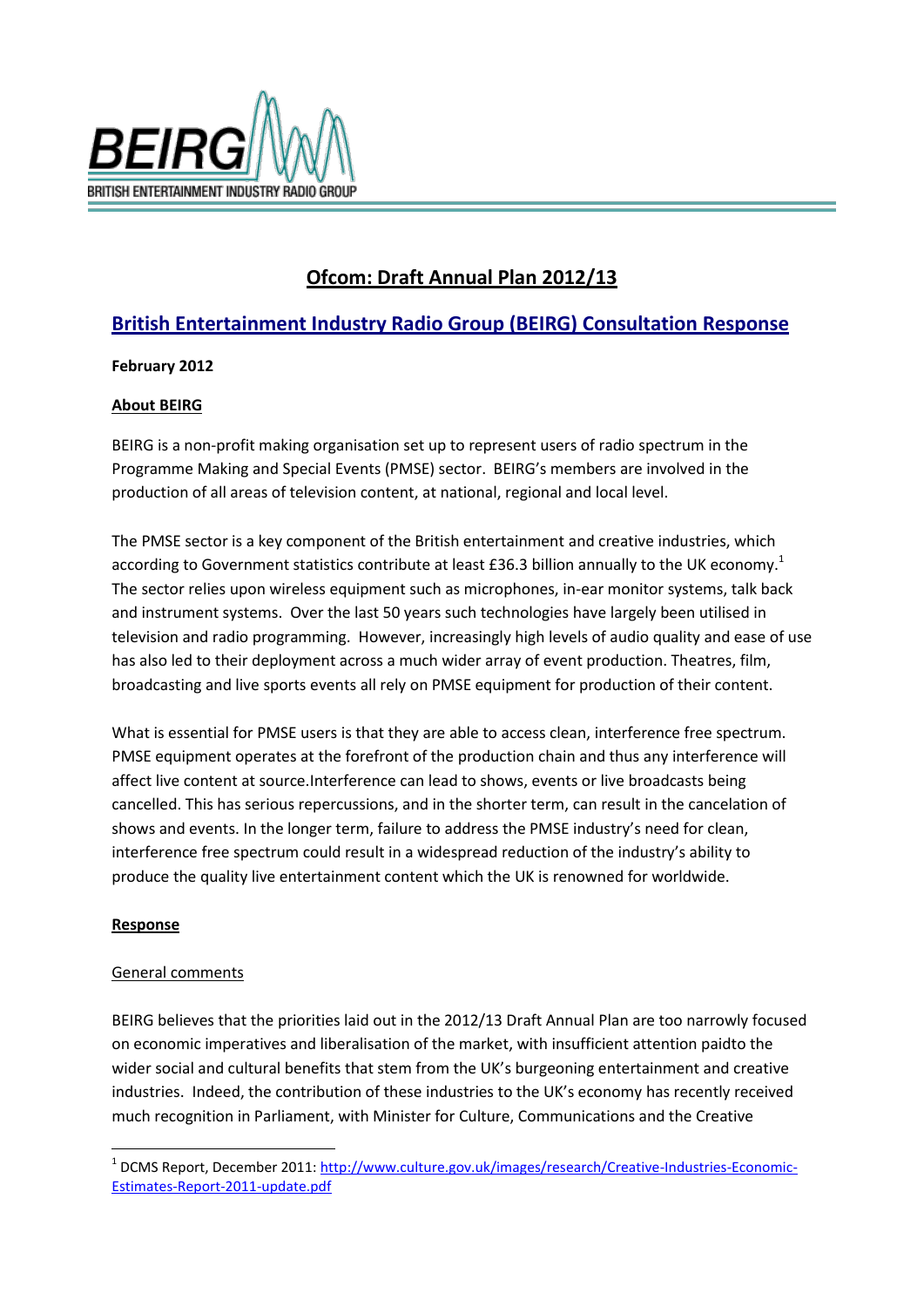Industries Ed Vaizey MP highlighting the industries' potential to drive economic growth. BEIRG would like to see greater emphasis on the importance of our creative and entertainment industries reflected in Ofcom's Annual Plan, as while the value gained from the PMSE sector may be difficult to quantify, the social and cultural benefits that this sector brings are there for all to see.

Given the PMSE sector's reliance on access to spectrum, BEIRG will limit its response to this strategic priority within the Draft Annual Plan, i.e. that which aims to promote the efficient use of public assets.

#### Auctioning of the 800MHz, 2.6 GHz and 600MHz spectrum bands

BEIRG has already responded to Ofcom's consultations on the 800MHz, 2.6GHz and 600MHz bands<sup>2</sup>, and is aware that decisions have already been made to auction these bands in the 2012/13 financial year. The consequences of the auctioning of these bands for the PMSE sector are huge, as a significant proportion of the interleaved spectrum on which they rely will be taken away from them.

From late 2012 PMSE users will have been cleared from the 800MHz band. This means that PMSE users have lost their previously dedicated channel, channel 69, which was an essential component of PMSE use of spectrum, being the only channel available UK-wide.PMSE users are now in the process of moving to a new dedicated channel - channel 38. However, the clearance of users from channel 69 has caused a great deal of disruption to the entertainment industry, with high financial cost.

Following PMSE's eviction from channel 69, many users have been advised by Ofcom, Equiniti and the PMSE band manager JFMG that channel 70 is available as an alternative to channel 69. Ofcom shouldnow take steps to protect those users who are migrating to channel 70. In particular, the issue of interference in channel 70 must be considered carefully as Ofcom should not continue to advise users to move to channel 70 if there is likely to be such a level ofinterference from adjacent users that the band is unusable.If no protection is available, it is essential that Ofcom makes every effort to warn users that channel 70 will most likely become unusable once new services come online.

Ofcom must also make every effort to ensure that new use of the 800MHz band does not interfere with adjacent users. Given the disruption already faced by the PMSE sector, any further detrimental impact would be unacceptable.

The Draft Annual Plan includes Ofcom's stated intention to work on managing interference issues, including a fully operational testing facility for short range devices and work to mitigate interference from mobile broadband. These should be in place before the auction goes ahead, as interference cannot be easily rectified.BEIRG believes that if new service operators breach the technical conditions of their licence and cause interference to adjacent users, this must be considered a suitable condition for their licence to be revoked. PMSE users, who have already seen degradation in the quantity of spectrum available for their industry, should not also suffer a reduction in the quality of remaining spectrum as a result of new mobile services.

1

<sup>&</sup>lt;sup>2</sup>Responses at: <u>http://stakeholders.ofcom.org.uk/consultations/combined-award/?showResponses=true</u> and [http://stakeholders.ofcom.org.uk/consultations/600mhz\\_geographic/?showResponses=true](http://stakeholders.ofcom.org.uk/consultations/600mhz_geographic/?showResponses=true)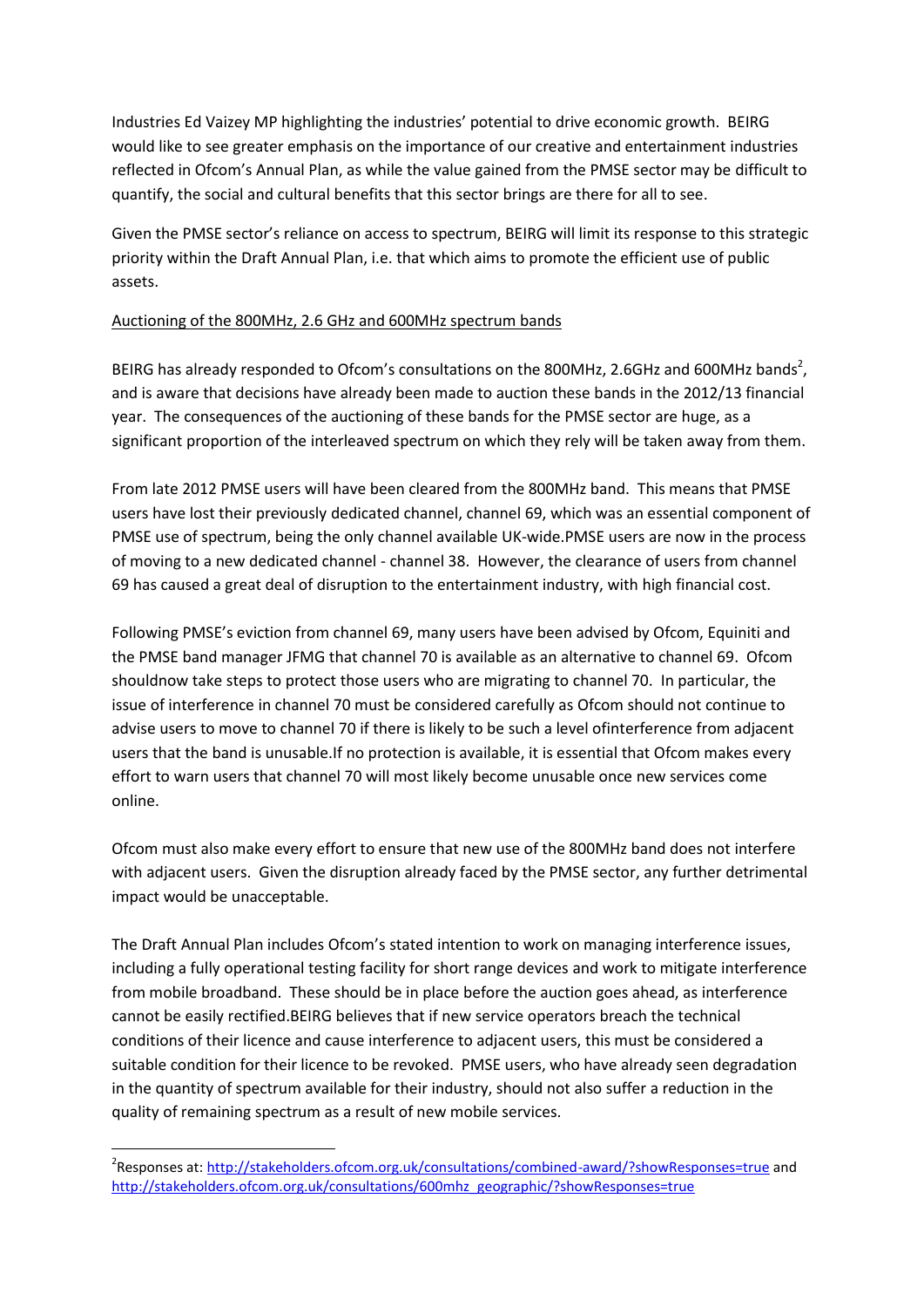#### The Olympics

The 2012 Olympics is set to be the largest event ever held in the UK and will be broadcast to a global audience of billions of people. As Ofcom has acknowledged, the event is set to present a unique logistical challenge, with up to 20,000 wireless frequencies expected to be used for the Games. The PMSE industry will have a vital role to play throughout and will certainly be a key component of Olympic success.

However, the PMSE sector is concerned that future events of this scale and magnitude will no longer be possible if there is not sufficient spectrum available which will be needed to broadcast the event. As part of the post-Games analysis detailed within the Draft Annual Plan, Ofcom (together with JFMG)must publish information about the quantity of spectrum used at peak times during the Games and about whether future events could take place on a similar scale after planned spectrum auctions have taken place.

#### White Space Devices

PMSE users heavilyrely upon access to the TV white spaces currently available on a regional basis. However, under Ofcom's plans, White Space Devices (WSD) in the form of hand-held mobile devices are set to be allowed to operate using the interleaved spectrum without requiring a licence to do so. Geolocation databases are due to be set up and a statutory instrument exempting mobile devices from Wireless Telegraphy Act licence arrangements is due to be published, instead of waiting for a harmonised European standards approach.

BEIRG are extremely concerned about the threat posed by WSD to PMSE's interference-free operating environment. WSD are, as yet, untried and untested in a real life environment. While Ofcom has acknowledged a need for testing, they have yet to set up any such trials themselves. Instead, Ofcomconsistently refer to testing currently underway in Cambridge and Bute, which in our opinion BEIRG does not believe will, in their enforcement, provide sufficient evidence on which to base firm conclusions about WSD interference. As current proposals stand, where interference does occur, the suggested mechanism will only allow for correction after the event. In a live content production environment, retrospective responses to interference are not acceptable.

BEIRG is not opposed to innovation; however we are committed to ensuring that the entertainment and creative industries are not damaged by unnecessary haste in allowing new unlicenced devices access to spectrum without adequate safeguards in place to prevent interference. The anticipated level of interference which WSD could cause could make wireless microphones unusable in many, particularly densely populated, locations. Any form of interference during live events will lead to financial and reputational damage.

#### Future spectrum policy development